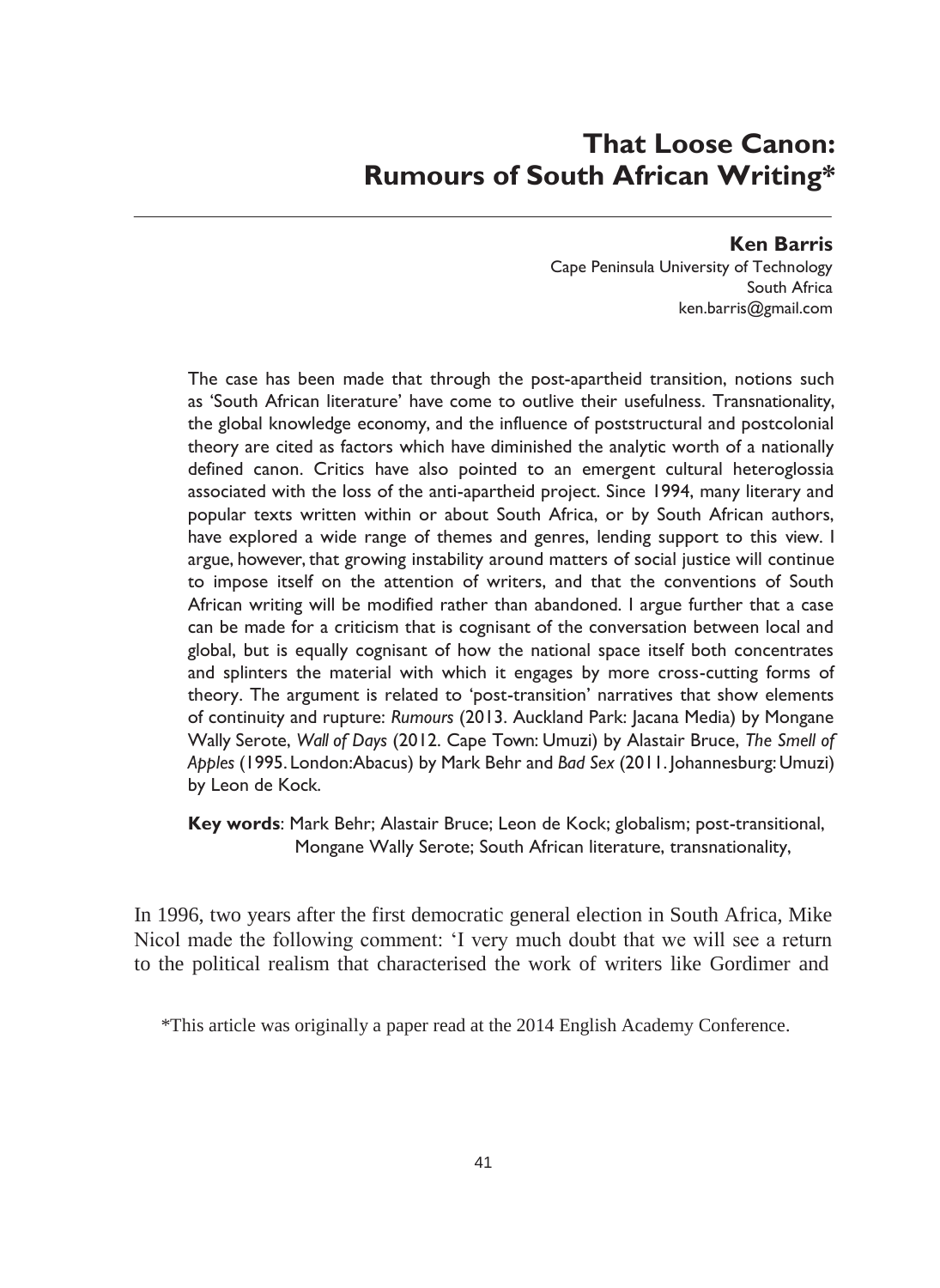Brink during apartheid. Today the demands have shifted and these demands insist on new ways of telling' (1996, 7). Most observers of South African writing today would agree that we have seen such 'new ways of telling', and 'an open-endedness that makes room for new and various ways of thinking about the future', as Elleke Boehmer (1998, 51) has suggested (see also Sachs [1989] 1990). Indeed, this also has application for thinking about the present, and the past. Not all would agree, however, that the lens suggested by the term 'South African writing' is the most appropriate means of scrutinizing the heterogeneous body of works published over the last decade in the country, or within the diasporas that intersect with it. The case has often been made that through the post-apartheid transition and beyond, notions such as 'South African literature' have outlived their usefulness. The discursive turn, transnationality, the global knowledge economy, and the progression of 'post-the-last-post' conceptual frameworks are also cited as factors which have diminished the analytic worth of a nationally defined literature. Critics have pointed to the development of more dispersed theoretical frameworks, as evident in oceanic, diasporic, gender, animal, ecological, urbanization and spatial studies (De Kock 2005) and 2009; Frenkel and MacKenzie 2010; Gibson 2012; Kruger 2002; Poyner 2008, 103; Samuelson 2010). Daniel Roux (2000, 243) seems almost exasperated as he refers to 'the inchoate and amorphous nature of "postapartheid literature", a rubric that at times seems more like a theoretical encroachment on a body of literature than a serviceable description of it'.

I will concentrate, however, on only two arguments from this crowded field. One is rooted in local experience, namely the notion that the loss of the Struggle as a centre for South African writing is one factor in this current 'category explosion' (De Kock 2014) contributing to the view that SA Lit is a dated construct. The other is located in the discourse around globalism, namely the conceptof transnationality.

The anti-apartheid Struggle no doubt had a convergent effect on our literature that would be exaggerated in a normal society, perhaps even grotesque. The obvious impact of its ending has been the liberation of writers to diversify their work, but what of the metacritical impact of this ending when it comes to the notion of 'South African writing'? It would be an oversimplification to suggest that the ending of apartheid could mean a resumption of business as usual, given the absence of a defining normality. As Michael Green has pointed out, the lapsing of the Struggle as *raison d'être* has exposed more starkly the vacuum of other 'principles of coherence

(language, geography, religion, ethnicity, shared temporality and literacy) usually considered necessary for the construction of the modern nation state' (Green 1999, 122).

Despite these bewilderments, during the period of transition a second (albeit more partial) centre of literary and critical gravity has emerged, namely the Truth and Reconciliation Commission (TRC). One might discuss this from the perspective of critics and commentators, given the extensive body of research about the TRC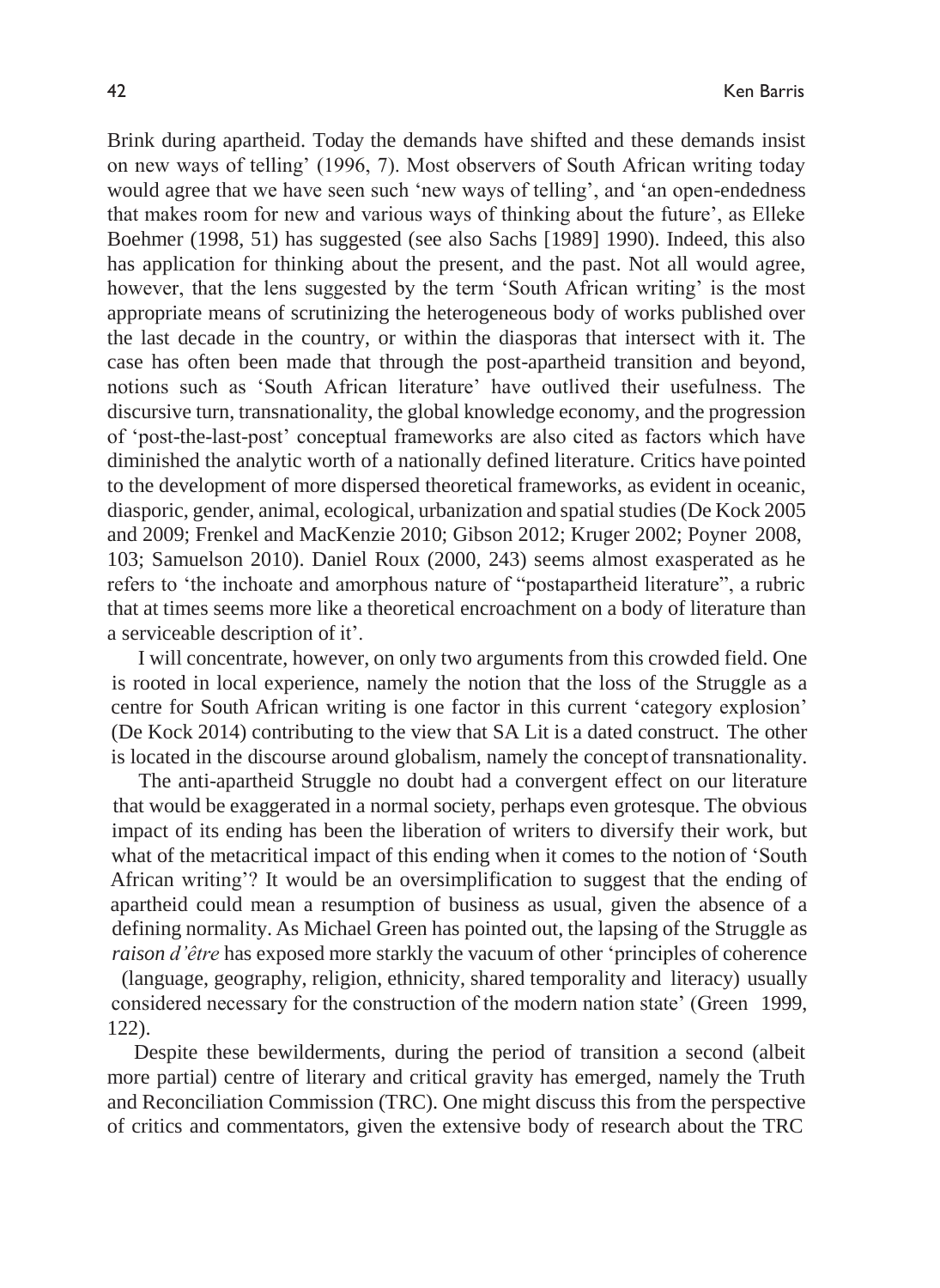that has accumulated, but I prefer to take my cue from a truncated and hopefully representative selection of writers.<sup>1</sup> Antiie Krog, who of course is both writer and critic, used the TRC in *Country of My Skull* ([1998] 1999) in a manner that resonated with its design: as a means of retrospection and confession, which were presented as the preconditions of public catharsis. *Country of My Skull*, perhaps more than any other text, affirmed the value and purpose of the TRC and its surrounding Rainbow Nation mythology. By contrast, Achmat Dangor – positioning his protagonists as victims of apartheid rather than beneficiaries – worked a counter-allegory of truth and *retribution* in his Man-Booker nominated novel *Bitter Fruit* (2001), and questioned the legitimacy of the TRC process (Barris 2014). A further variation can be found in the anti-hero of Mike Nicol's *The Ibis Tapestry* (1998), who is positioned not only as a beneficiary of apartheid, but as one of its agents. The point Nicol seems to make is that while remorse is possible at an individual level, truth can only be a heteroglossic projection of rival interests, while the attempted *national* project of reconciliation is undermined by its own premises (Kissack and Titlestad 2006; Barris 2012). An obvious example is J. M. Coetzee's *Disgrace*, which explores and problematizes the conditions of possibility for reconciliation, if I may dispense with such a complex work in one sentence. More absolute dissent is to be found in Mongane Wally Serote's recent novel *Rumours* (2013), which asserts that the entrenched privilege and racial hostility of white South Africa was never interrupted by the demise of apartheid in the first place (see also Mbembe 2008, 6), which by implication reduces the TRC project to an absurdity.

This very limited review of how writers have treated the TRC suggests that its initial discursive gravity is weakening, a trend that will no doubt be reinforced by the political and economic fallout of the Marikana shootings, and other disillusionments. My point isthat dissolution of the Struggle asthe original rallying point will probably be followed by the dissolution of the TRC narrative as a secondary motif, while the literary imagination moves further from the transition and its possibilities, and as the deferred revolution now surfacing in service delivery protests, marathon strikes, the flinging of faeces, and burning of buses gains momentum.

There must be limits to how often one may staple the word 'post'to itself, but as we move through and beyond this post-transition as a turbulent, disappointed and angry society, the shallow foundation of the 1994 social compact stands exposed. In my view, the growing instability around matters of social justice will continue to impose itself on the attention of writers, though in a less organized and compelling fashion than did the Struggle. I doubt, however, that this turbulent energy will be entirely sufficient to define a new and still distinctly South African literary moment. My point is really that political engagement will probably transform or rearrange itself, or alter its weighting within the whole system of writing, but given the material conditions, it is unlikely to disappear as a significant factor.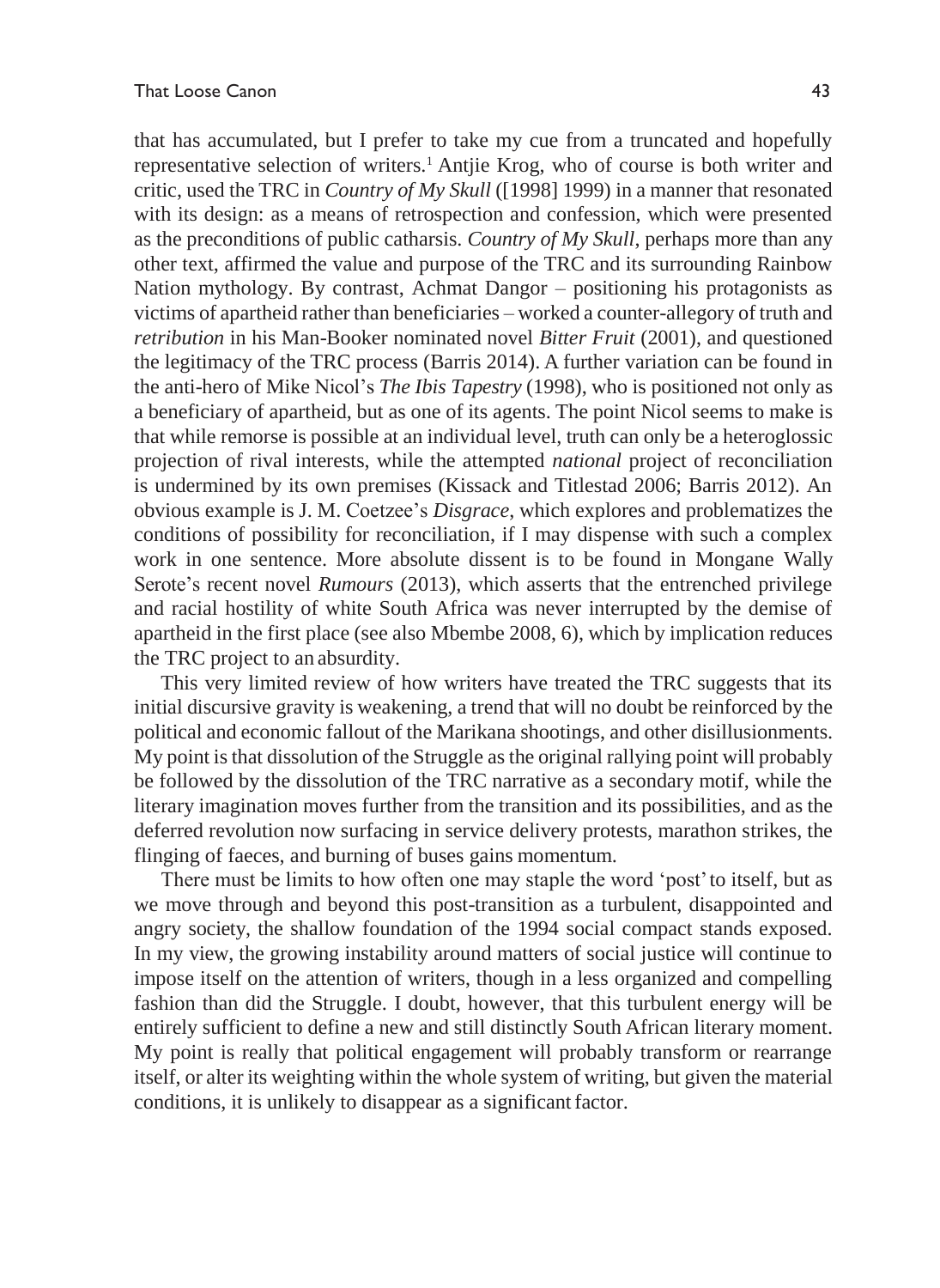A comparison of Mongane Wally Serote's recent novel *Rumours* (2013) with his earlier writing demonstrates such a rearrangement of political engagement. In the late apartheid years, Essop Patel remarked that Serote 'is profoundly dedicated to the culture of the oppressed and exploited, as well as being actively engaged in asserting the highest ideals of the revolution' (1990, 187). It is a description that Serote would probably endorse, although he has emphasized the need to balance engagement and literary quality (Serote 1992, 146–148). In response to Albie Sachs's ([1989] 1990, 239) call to abandon culture as a weapon of struggle, Serote expressed agreement

. . . with the argument that when we've reached a point where we're continuously demanding culture to serve that function, then we are not responding to the full dynamics of culture. We have now, I think, reached a point where we should explore other areas with culture. But to say categorically that culture cannot be used as a weapon of struggle is, I think, incorrect. (Serote 1993, 183)

The political advocacy of his novel *Rumours* (2013), published two decades later, demonstrates that Serote has not abandoned this position, even in the posttransitional period. However, the focus of his engagement has shifted in response to post-apartheid social dynamics, some of which have altered, while others have obdurately resisted change.

The focalizer of *Rumours*, Keke, is a struggle veteran in crisis. He gives up his job, loses himself in alcohol, is estranged from his wife and children, and eventually becomes homeless. A chance encounter leads him to a Malian shaman named Ami, who leads him through a process of healing and self-rediscovery. She articulates a key insight, namely that Keke's depression is not a private matter – it is symptomatic of a societal illness: 'How can society be normal after you've just fought for over three hundred years, during the last fifty of which you were being annihilated by apartheid? All of you, whites as well as blacks, have been injured spiritually'(Serote 2013, 108).

This partly counters Jane Poyner's comment that 'post-apartheid fiction reveals that the private can serve productively as a corrective to the public, suggesting that the "dichotomies" of public/private, political/ethical need reconceptualising'(Poyner 2008, 103). Serote's novel implies in fact that the public dimension is so invasive of the personal that the latter cannot be understood (or, more crucially, changed) without reference to the former. In this sense, in adhering to the conventions of social realism, *Rumours* demonstrates a continuity with Struggle writing, and with Serote's earlier practice.<sup>2</sup>

On the other hand, a second, broader element of the argument in *Rumours*  subtly strengthens the pole of interior life in the 'public/private, political ethical' dichotomies referred to by Poyner above, suggesting that a reconceptualization has in fact been performed. It can be seen in the somewhat idealized Pan-Africanism that permeates the novel. To this end, Ami persuades Keke to join her in rural Mali,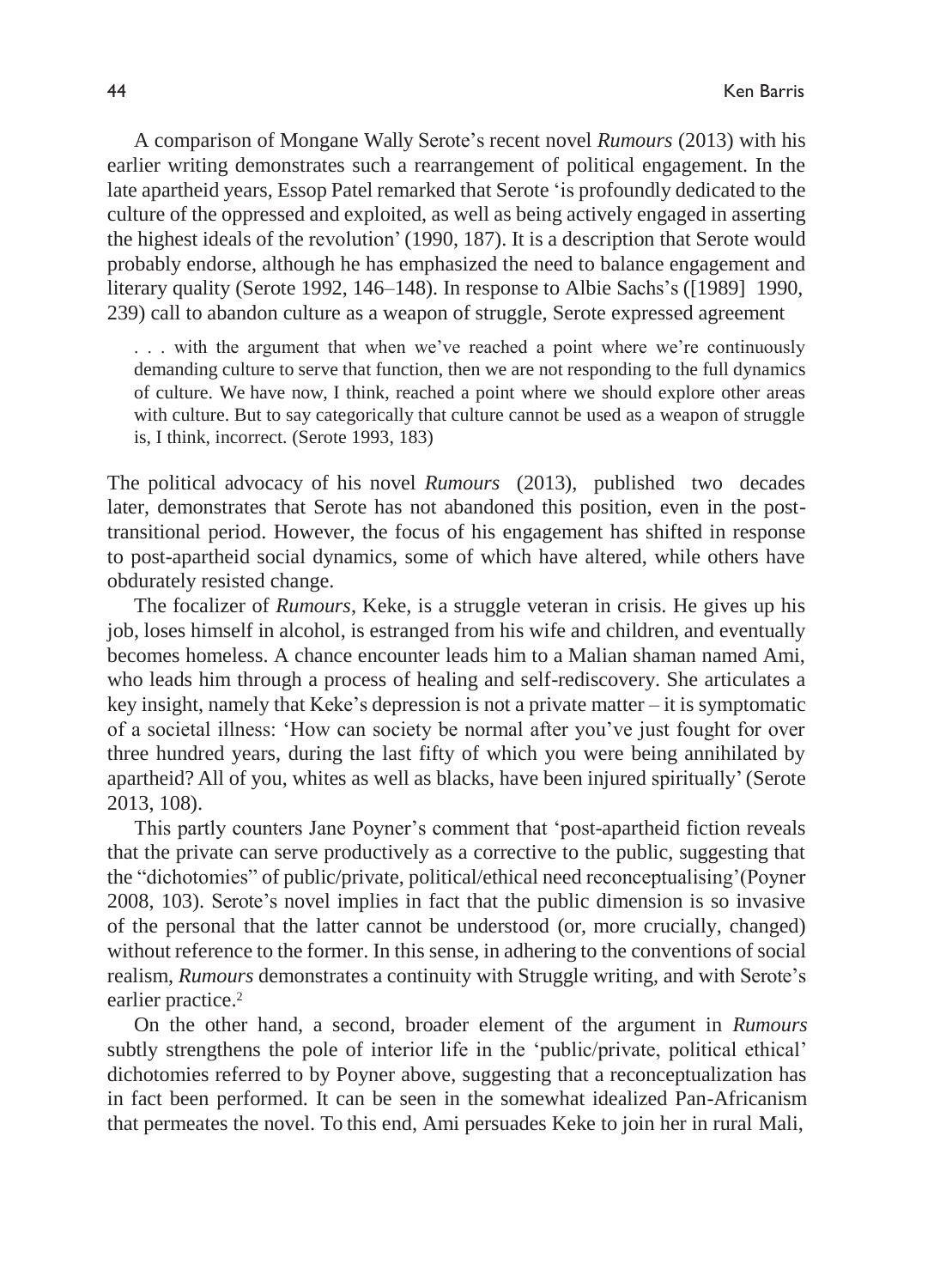where he is exposed to rituals designed to reawaken him to his spiritual identity. It is not a universal human spirituality that Serote has in mind: it is a specifically African spirituality which he sees as the only means of restoring Keke to health, and metonymically, of enabling black South Africa to negotiate a balanced and integrative relationship with modernity. I am not sure that this representation of an African spirituality that is universal to and undifferentiated by the many cultures, languages and histories of the continent is entirely credible. It seems to reflect instead a teleological anxiety to create an empowering and restorative discourse, in order to balance what Serote regards as the corrosive element in a globalism dominated by the West. Whatever value one places on the construction of this form of Africanness, however, it does imply a revaluation, a rebalancing, of the public/private dichotomy. Ami's analysis quoted above ('All of you, whites as well as blacks, have been injured *spiritually'* (Serote 2013, 108; my emphasis)) implies that Keke's personal malaise can only be understood by paying attention to the social dimension. However, Serote's evocation of spiritual identity as the cure to the systemic, societal pressure of the postcolonial, postnational, global West, implies antithetically that the personal and ethical poles are required to heal the structural and societal dimension. In Keke's case, this becomes a quest to recover something of infinite value that has been lost because it has been silenced not only by the long endured violence of colonialism, but also by the pressure of modernity. Serote's vintage Struggle ideology thereby transforms into a narrative of struggle that is both personal and psychological, which demonstrates a particular cusp of dis/continuity.

Meg Samuelson likewise identifies a cusp between pre and post-transition that is discernible within the seam of political engagement. She conceptualizes this in terms that are different to (but intersect with) what I have argued above:

There is certainly still a politics to this literature, but it is one that is starting to engage more with struggles that are unfolding elsewhere or both here and there, as it takes cognisance of the nation's embedding in the global. Rather than a turning away from political engagement and/or from the past, this literature is, on my reading, characterised more by its *rearrangement* than its *abandonment* of the chronotopes of South African literature and its expanding field of enquiry. (Samuelson 2010, 116; original emphasis)

It is clear that political engagement (whether as envisaged by myself or by Samuelson) will not exhaust or be narrowly definitive of what might constitute South African writing. However, the notion of 'rearrangement . . . of the chronotypes of South African literature' implies that a reconceptualization is taking place, as suggested by the ways in which *Rumours* both sustains and departs from the tradition of Struggle writing.

I turn to the argument of transnationality, and associated constructs such as global capital, global information, migration, hybridity and so on, all premised on the borderless world. Notions like these are sometimes presented as if they have a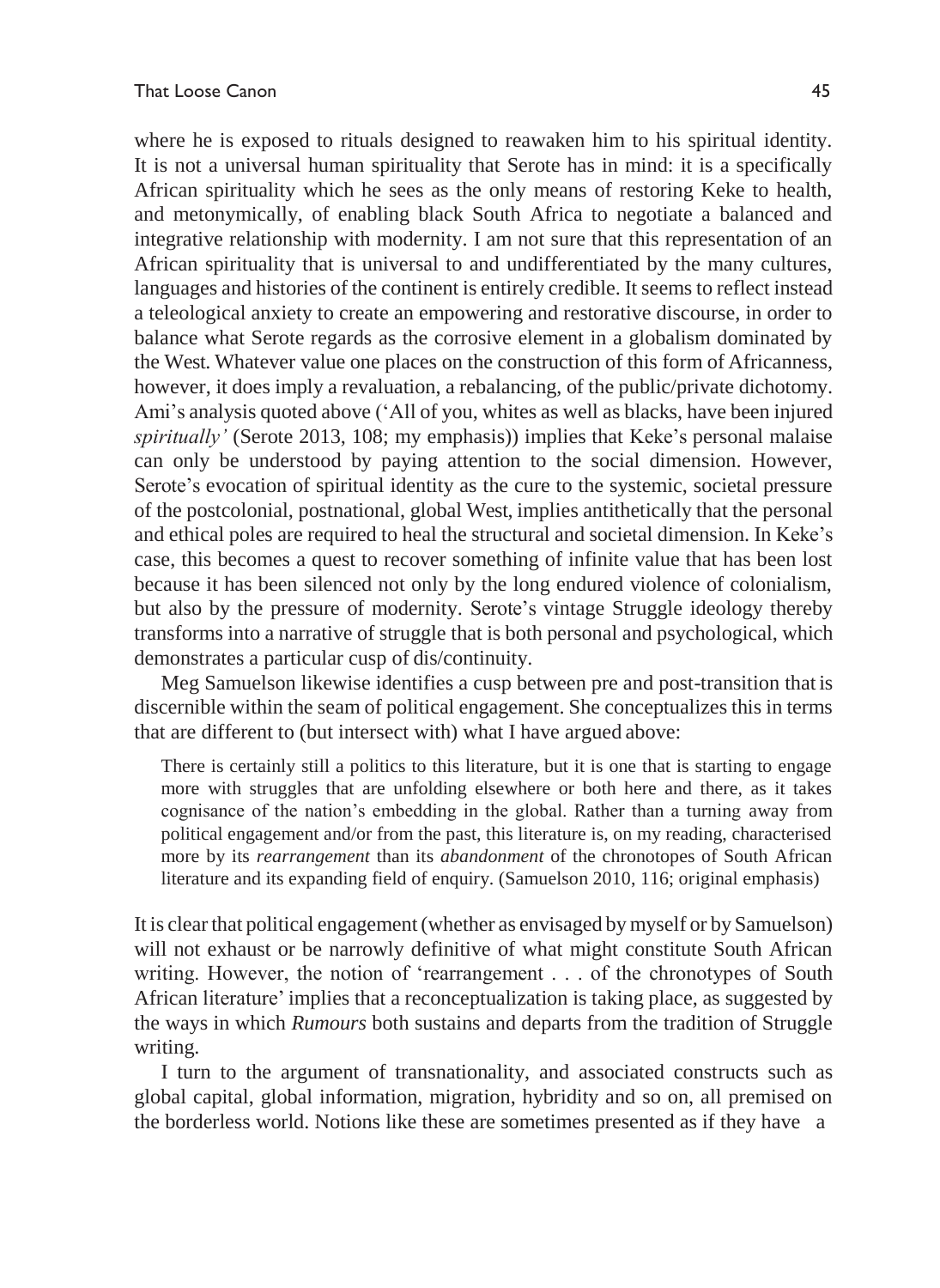totalizing power to dislocate everything local. Bill Ashcroft, for example, idealizes the concept of transnationality in describing it as 'a conception of the nation not as state entity, but as fluid and migratory, according to which its subjects are released from the myth of fixed identities, the literary parallel being literature's affective power, its power to inhabit an image of hope, as it were, beyond the postcolonial' (cited in Chapman 2011, 61). Yet the effects that such globalisms entail surely must work down into the molecular level of society, namely individual lives. It is worth considering the following observation by Mrinalini Chakravorty and Leila Neti, which affirms an increased mobility between categories of power, and yet insists that transnationalism entrenches old differences:

Transnational modernity accelerates mobility between unevenly constituted zones of finance, technology, culture, race, geography, and gender. The aleatory character of these new mobilities produces a structured difference between lives considered invaluable and those deemed disposable. Transnationalism suspends humanity for those populations whose lives and bodies are routinely circumscribed by the struggles of (in)visibility, (in)security, and an uncertain possibility of substitution that threatens to breach, at any moment, the continuation of their life narratives. (2009, 195)

The crux of their observation is clearly the 'structured difference between lives considered invaluable and those deemed disposable'. It is one of the premises on which apartheid – that bastion of nationalism, of fixity, of nationalist identity, that cast iron refutation of everything global, transnational, fluid, and hybrid – was constructed. It seems to me that while the legal and political machinery of apartheid has been dismantled, and there has been significant class mobility, there is no difference between then and now for well over half the population. The global themes of 'finance, technology, culture, race, geography, and gender' that Chakravorty and Neti mention are all features of that distorted bubble that stretches from Camps Bay to Khayelitsha, as will be the concerns of oceanic, diasporic, gender, animal, ecological, and urbanization studies. Such material will also be read in the counterpart bubbles that stretch from Mexico to Arizona, or from Jamaica to London. But the social dynamics constructing local differences will bear their own texture and ontology in each local case, their own particulars of manifestation. This subsystem of local variants does not transfer automatically to critical discourse, but I believe that a case can be made for a criticism that retains a South African focus; that is cognisant of the discussion between local and global energies; that is cognisant of how the national space itself both concentrates and splinters much of the substance it engages with by more cross-cutting forms of theory.

Several critics have established grounds on which the antitheses of local and global find a measure of agreement. In a 2005 article entitled 'Does South African literature still exist?' and subtitled 'Or: South African Literature is Dead, LongLive Literature in South Africa', Leon de Kock expressed a degree of ambiguity about his position, as the title and subtitle indicate. In a more recent article (De Kock 2009),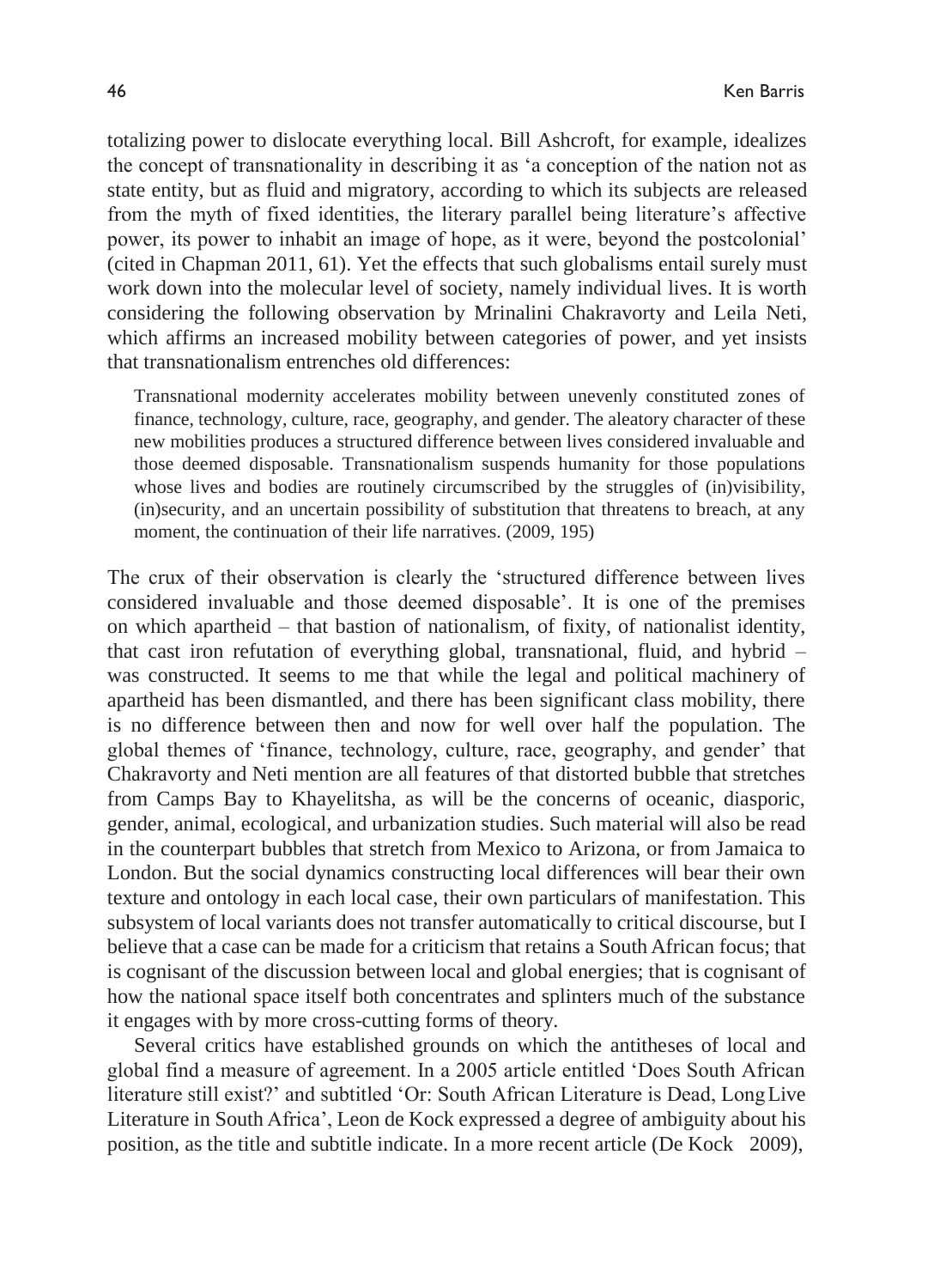he is less ambiguous. He attributes the international reception of Krog's *Country of My Skull* to the resonance of the book for various internationally dispersed 'pockets of ugly nationalist enclosure where leaders were ignoring the newer world-ethical imperative to open up rather than close down spaces of human mobility and the freedom to choose from a postnational, rather than a national menu of options for

. . . identity' (2009, 29). In support of his view, he quotes Homi Bhabha's reference to 'the great social movements of our times – diasporic, refugee, migrant' – which have resulted in the 'right to narrate' (p. 30). De Kock locates his argument in the flowering of globalism that followed the ending of the Cold War. I feel, however, that like many others, he overstates the case for transnationality in this regard. If one steps back from the persuasive shibboleths of transnationality and globalism in general, it seems to me that the 'right to narrate' – and the power to 'open up rather than close down spaces of human mobility' – has been inscribed in other influential books published under greatly different world conditions, such as *Cry the Beloved Country* (1948) and Anne Frank's *The Diary of a Young Girl* ([1947] 1952), which were published at the dawn of the Cold War. Both were critiques of nationalist chauvinist excess, although not necessarily of nationally defined options of identity.

Even so, despite the boundary-dissolving pressures of transnationality that De Kock and others articulate, he baulks at saying that the category 'South African literature' has become entirely redundant, because his 'sense is that the "trans" in "transnational" creates a cusp between the national and what lies beyond it, not a severance' (De Kock 2009, 31).

The elaboration of seams noted above, between past and present practice, or between local and global awareness, is suggestive of the intersectionality of critical filters. It would be futile to argue that the body of writing should not be understood outside the parameters of a national literature, certainly not excluding a platform of reference to transnational cultural and socio-economic conditions. However, the point I make is that the notion of South African literature retains a degree of utility because a segment of writing in or about this country – which one might characterize as exploratory in other terms – retains a stubbornly local focus.

Where narrative is transnational, it tends to consider displaced persons, issues of migrancy in the face of disproportionate ratios of power, language and ownership, and the exploitation and commodification of human beings across borders. A novel like *Welcome to Our Hillbrow* (2001) by Phaswane Mpe aligns well with this thematic cluster, despite the writer's generously loose understanding of the term 'borders', which range between the rural village of Tiragalong and Hillbrow, between Johannesburg and Oxford, between Heaven and earth, because the characteristic obsessions of transnationality noted above are present. Yet the sense of place and of local culture, of urban and rural energies (and admittedly their hybridity), are also powerfully represented.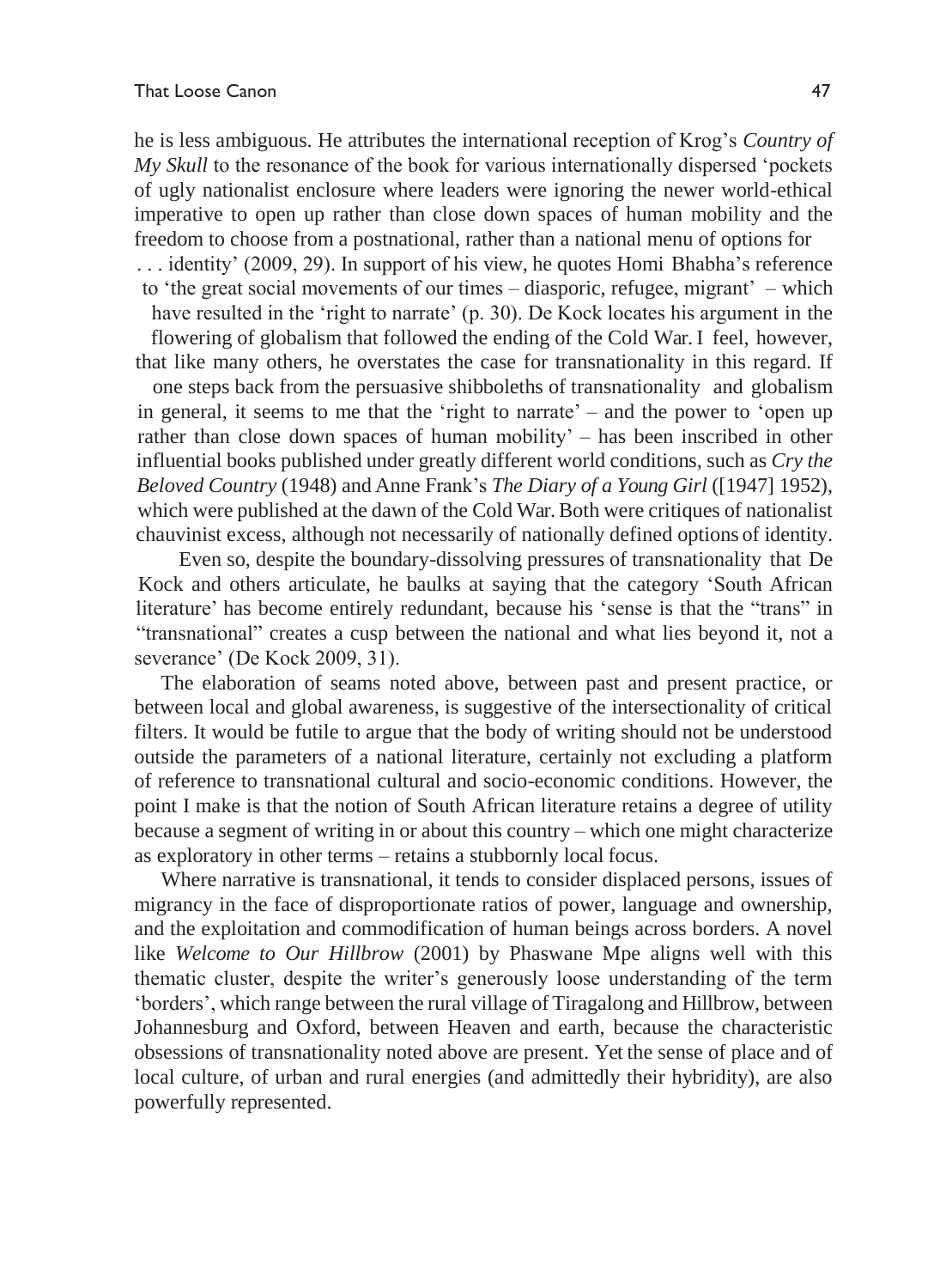There are more recent novels, such as *Wall of Days* (2010) by Alistair Bruce, and *For the Mercy of Water* (2012) by Karen Jayes which suppress South African specificity, while retaining indirect links with the country. Both novels are dystopias which allusively address contemporary local historic issues such as conscience, redress and the abuse of power, while neither materializes local particulars. *Wall of Days*, for example, is set in a drowned world that has resulted from an ecological apocalypse. There is limited land available, and resources of food, shelter and energy are correspondingly meagre (see Barris 2012 for more detailed discussion). The war and constrained resources that follow from this lead to a society that has, in the fairly recent past, exterminated the old and disabled in order to preserve the community as a whole. In the present, the town silences its own past, refusing to own the atrocity. This lasts until the exiled leader of the community, the man responsible for devising this drastic programme, returns. His presence disrupts the wilful silence of the community, forcing into the open issues of collective guilt, moral responsibility, retribution, and political amnesia. While this situates the narrative within Truth and Reconciliation Commission (TRC) discourse, Bruce expresses an interesting ambivalence:

What occurs at [the central character] Bran's trial is not what happened at the TRC. It is a trial after all. Likewise the process of deliberate forgetting of history, which is what seems to have taken place at the settlement, is not the same process as the TRC nor as what South Africa has been through since. The deposing of tyrants (or the overthrow of powerful leaders depending on where you sit) and the erasure of their legacy is not peculiar to South Africa. It is certainly the case though that the TRC, in a particularly Judeo-Christian way, was about coming to terms with collective and personal guilt and there is no doubt that this theme runs through the novel. (Bruce 2012, 120)

A weakness of Bruce's position is that while the TRC was meant to pre-empt the possibility of mass forgetting, many would argue today that the project has been unsuccessful. In other words, such political amnesia can be construed not as a difference between *Wall of Days* and the TRC narrative, but a similarity. There are other links with South African (cultural) history too, such as a reference to the Adamastor myth, and the motto of the town, 'In unity, strength', which simply translates from the Latin '*Ex unitate vires'*, the motto of apartheid South Africa. Despite these linkages, I do not dispute that the novel occupies a transitional space between the national and transnational. Bruce's allusive method, as he suggests above, does generalize its scope of reference beyond one particular history.

These novels typify the cusp of trans/nationality that De Kock describes. There are, however, novels that are might stretch the local thematic boundary while remaining within it, such as De Kock's *Bad Sex* (2011). I choose this novel because it speaks to both points I have raised, namely modification rather abandonment of SouthAfrican chronotopes, and the question of trans/nationality. *Bad Sex* is not about struggle as a racial or class conflict grounded in material conditions. In this novel the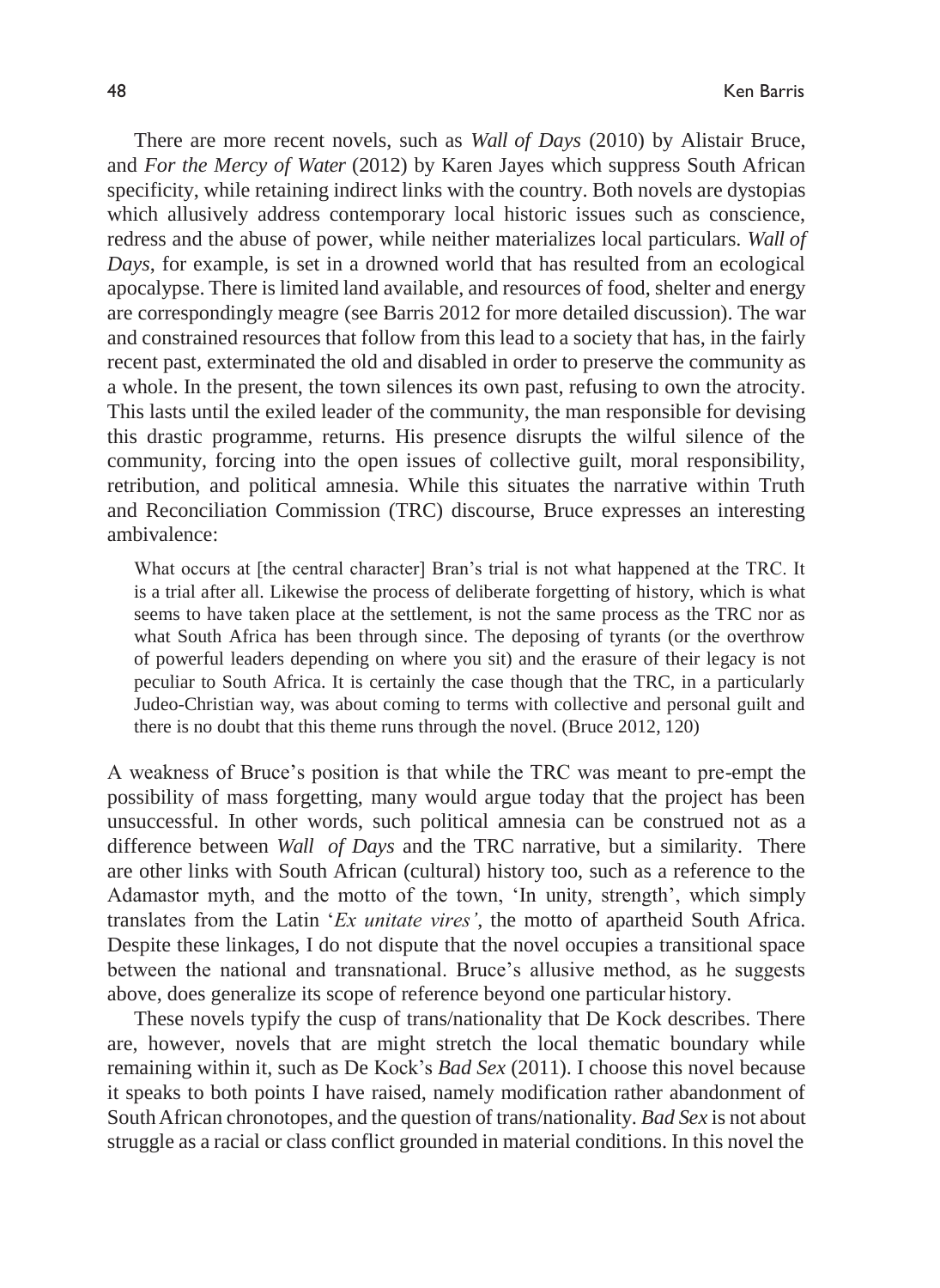dynamics of struggle shift into the arena of gender and sexuality, into more private and psychological spaces. In this regard, it bears comparison with Mark Behr's *The Smell of Apples* (1995).

Behr's novel has been much discussed (see for example Stobie 2008 and Barnard 2000) – so I will not attend to it in detail. The central crisis in Behr's novel occurs when the young son of an apartheid general, a paragon of the Christian Nationalist ideology that underpinned apartheid, witnesses his father raping his own (male) best friend. Stobie cogently observes the intersectionality of oppressive political and sexual systems: 'The systems of sexual violence, family violence, gender oppression, racial oppression, fascism, and religious bigotry are shown throughout the text to be interlinked systems with similar effects, which do not only dehumanize and degrade their victims, but are also an assault on the integrity and humanity of their perpetrators' (Stobie 2008, 79).

*The Smell of Apples* was innovative in extending the locus of oppression from racialized powerto rape,*without dislocating the grand narrative critique of apartheid*. Instead,Behrrevitalized the traditional critique of apartheid by approaching it through the image of a violent sexuality, and by representing the jarring links between such depredation and the psuedo-religious ideology that was used to underpin apartheid. Such an ingenious shift must surely qualify as a rearrangement, a redistribution rather than abandonment, of the traditional themes of engaged writing.

De Kock's *Bad Sex* takes this dislocation further, in that it is also a critique of masculinity within a distinctly South African context, but it abandons the grand narrative preoccupation with the social dynamics of race, at least as a central concern. It fuses confessional and *bildungsroman* in its structure, opening with the narrator Sammy in therapy. This frames the novel as his account to the therapist of his growing up. De Kock'streatment of gender and sexuality sharply distinguishes his novel from Behr's. Unlike Marnus's father, the general, Sammy's father is a factory worker, and he presents a picture of defeated maleness. Conversely, femaleness is presented as a demeaning and corrosive force that is not to be trusted. These conflicting role models are reflected in Sammy's adult sense of identity, and the conflict is reinforced after he is sexually abused for an extended period by a male neurologist treating him for *petit mal*. As a consequence, Sammy finds himself impotent in his early sexual encounters with women. This difficulty is paradoxically resolved after an unexpected and more positive homosexual encounter. Having surrendered to this aspect of his sexuality, he moves on to satisfying encounters with women, signifying an intention to normalize homoerotic experience – in direct contrast with *The Smell of Apples* – as part of male identity.

While there is a shared focus on paedophilia and bisexuality, the differences between *Bad Sex* and *The Smell of Apples* are more instructive than these similarities. Sammy's family does not identify itself as markedly Christian, ethnic, or nationalist, although chauvinisms of gender and race permeate the culture of family and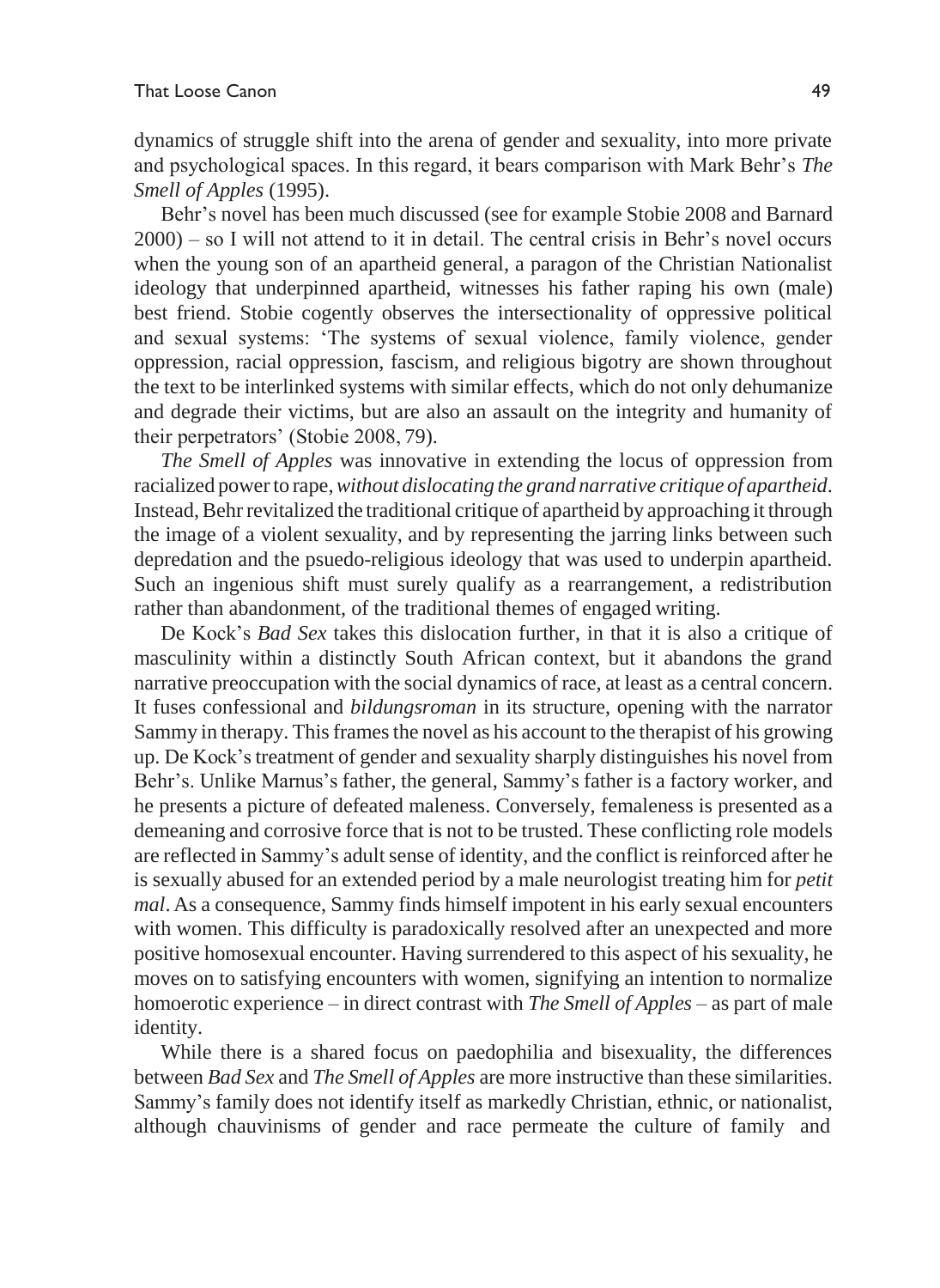community in a manner that is more diffuse, and less aggressively articulated. It is clear in *Bad Sex* that territory issomething to be fought over, yet the nature of territory is less clearly defined. There is no war on the border, indeed no grand narrative about which to fight a war. There are only street skirmishes (for example, De Kock 2011, 44) in the working class suburb of Mayfair, Johannesburg, where Sammy grows up. The more important battlegrounds are intimate and domestic in scale, fragmented into amorphous urban skirmishes around misogyny (34–37), heterosexuality (38– 40), homophobia (46), racism (50), reflected in individual street brawls (59) and power struggle, mostly (but not exclusively) along the axis of gender. Above all, this narrative forms no allegory of totalitarianism.

It is clear from this summary that *Bad Sex* might productively be viewed through lenses such as masculinity or other gender-driven studies. Yet in refracting the linguistic, societal and spatial argot, and in its demotic characterization of Mayfair, *Bad Sex* is distinctly South African writing. The local grain is captured by Jane Rosenthal in a *Mail & Guardian* review: 'Sam is a "Mayfair boykie" of Portuguese-Irish-Afrikaans extraction and his childhood is a battle for survival in a world of brandy-and-Coke braais, mother gossiping with vicious intent in the kitchen with her hugely fat friend, Suzy and, factory-worker father off to the Libertas Hotel' (2011). Even as Sam grows up and his narrative takes on the register of his more educated and professional self, the diction remains distinctly (white middle class) South African, and the situations are filled with local particularity. In short, the chronotope is explored in terms which suggest evolutionary rather than absolute change.

I have no doubt that writers with some claim to South African identity will continue to disengage, and continue to explore apolitical and asocial themes and genres, or speak as an uninflected voice to the international market. I acknowledge too that various theoretical narratives will be parsed into our local body politic and body of writing, conceptual frameworks that might render the local particularity illegible. However, I suspect that the South African literary imagination will remain politicized in important ways, and will remain tuned to what is unique about our social and personal circumstances at apolitical levels as well. This should sustain the viability of the concept 'South African literature' over time, and for a reasonable spread of commentators.

## **Notes**

1 See Klug (1998, 318–319), Soyinka-Airewale (1999, 47), Chait (2000, 17–19), Moodley and Adam (2000), Gquola (2001, 96–98), Vestergaard (2001, 24–26), Diala (2001– 2002, 50–52), Graham (2003, 11–14; 2008, 128), Irlam (2004, 695–696), Young (2004, 149– 153), Titlestad and Kissack (2006, 51–52, 61–65) and Myambo (2010, 93–101).

2 It is worth noting that Serote's vintage engagement segues partly into a postcolonial form of nationalism. In the much-reiterated view of his characters, the entrenched racism of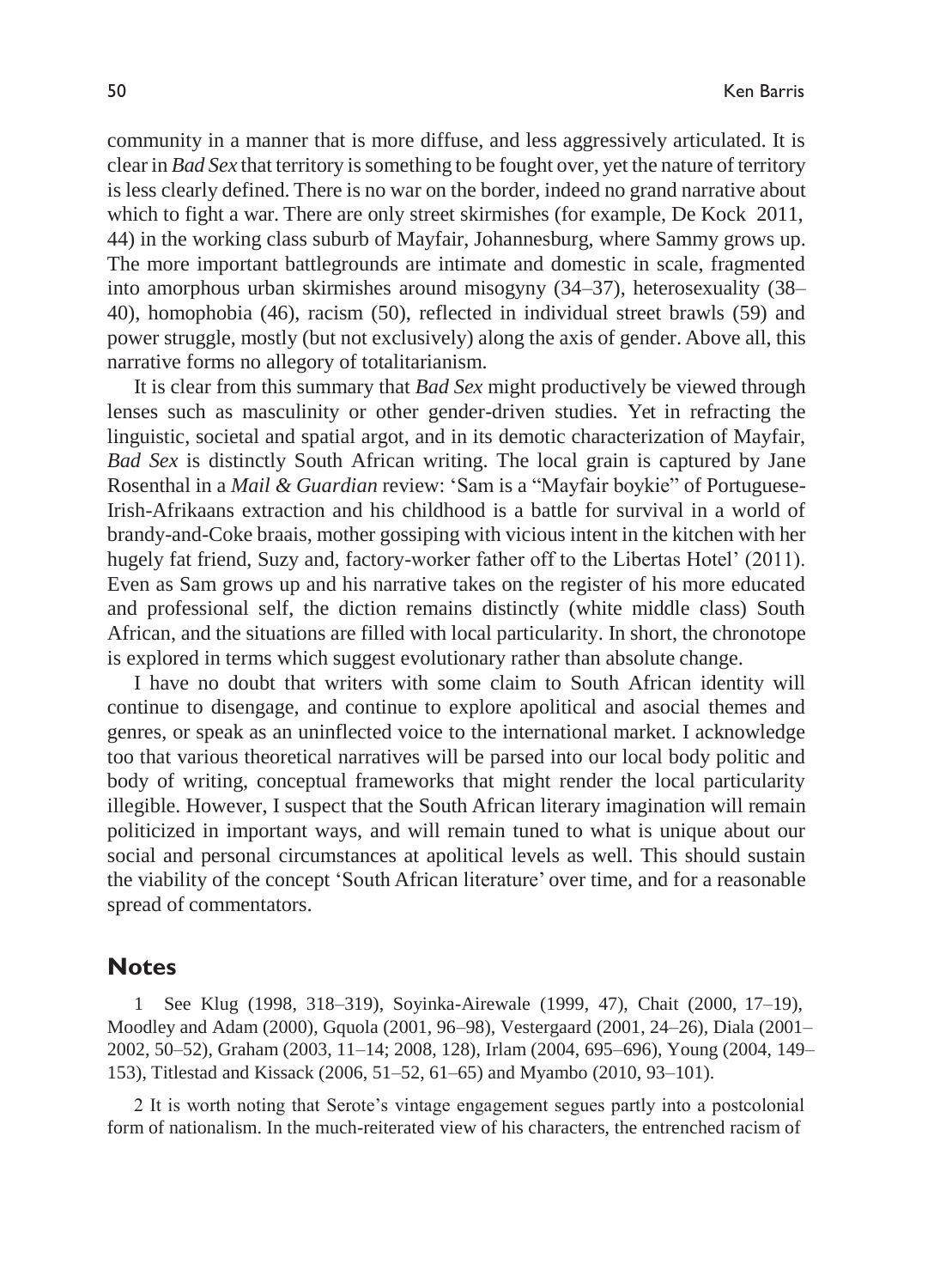most whites has never been surrendered, the South African media are mouthpieces of Western hegemony, and no criticism of 'the Movement' (that is, the African National Congress) is regarded as justified. Black commentators and journalists who are critical of the Movement are dismissed with equally essentialist aplomb: they are not trulyAfrican.

## **References**

- Barnard, Rita. 2000. *The Smell of Apples*, *Moby-Dick*, and Apartheid Ideology. *MFS Modern Fiction Studies* 46 (1): 207–226.
- Barris, Ken. 2012. Interrogations of Guilt and Amnesia in Mike Nicol's *The Ibis Tapestry*, and *Wall of Days* by Alastair Bruce. *English Academy Review* 29 (2): 46–57.
- Barris, Ken. 2014. The Afrikaner Grotesque: Mediating between Colonial Self and Colonised Other in Three Post-Apartheid Novels. *English in Africa* 41 (1): 91–107.
- Behr, Mark. 1995. *The Smell of Apples*. London: Abacus.
- Boehmer, Elleke. 1998. Endings and New Beginnings: South African fiction in transition. In *Writing South Africa: Literature, Apartheid, and Democracy, 1970 – 1995*. ed. Derek Attridge and Rosemary Jolly, 43–56. Cambridge: Cambridge UniversityPress.
- Bruce, Alastair. 2010. *Wall of Days*. Cape Town: Umuzi.
- Bruce, Alastair. 2012. Alastair Bruce interviewed by Ken Barris. *English Academy Review* 29 (2): 118–122.
- Chait, Sandra. 2000. Mythology, Realism and White Writing after Apartheid. *Research in African Literatures* 31 (2): 17–28.
- Chakravorty, Mrinalini and Leila Neti. 2009. The Human Recycled: Insecurity in the Transnational Moment. *A Journal of Feminist Cultural Studies* 20 (2 and 3): 194–223.
- Chapman, Michael. 2011. Postcolonial Problematics: A South African Case Study. *Research in African Literatures* 42 (4): 60–71.
- Dangor, Achmat. 2001. *Bitter Fruit*. Cape Town: Kwela Books.
- De Kock, Leon. 2005. Does South African Literature Still Exist? Or: South African Literature is Dead, Long Live Literature in South Africa. *English in Africa* 32 (2): 69–83.
- De Kock, Leon. 2009. Judging New 'South African' Fiction in the Transnational Moment. *Current Writing: Text and Reception in Southern Africa* 21 (1 and 2): 24–58.
- De Kock, Leon. 2011. *Bad Sex*. Johannesburg: Umuzi.
- De Kock, Leon. 2014. The SA Lit issue won't go away. *Mail&Guardian*, 22 August. Available at: <http://mg.co.za/article/2014-08-22-the-sa-lit-issue-wont-go-away> http:// mg.co.za/article/2014-08-22-the-sa-lit-issue-wont-go-away
- Diala, Isidore. 2001–2002. Nadine Gordimer, J. M. Coetzee, and Andre Brink: Guilt, Expiation, and the Reconciliation Process in Post-Apartheid South Africa. *Journal of Modern Literature* 25 (2): 50–68.
- Frank, Anne. [1947] 1952. *The Diary of a Young Girl*. London: Vallentine & Mitchell.
- Frenkel, Ronit and Craig MacKenzie. 2010. Conceptualising 'Post-Transitional' South African Literature in English. *English Studies in Africa* 53 (1): 1–10.
- Gibson, Nigel C. 2012. What Happened to the 'Promised Land'? A Fanonian Perspective on Post-Apartheid South Africa. *Antipode*, 44 (1): 51–73.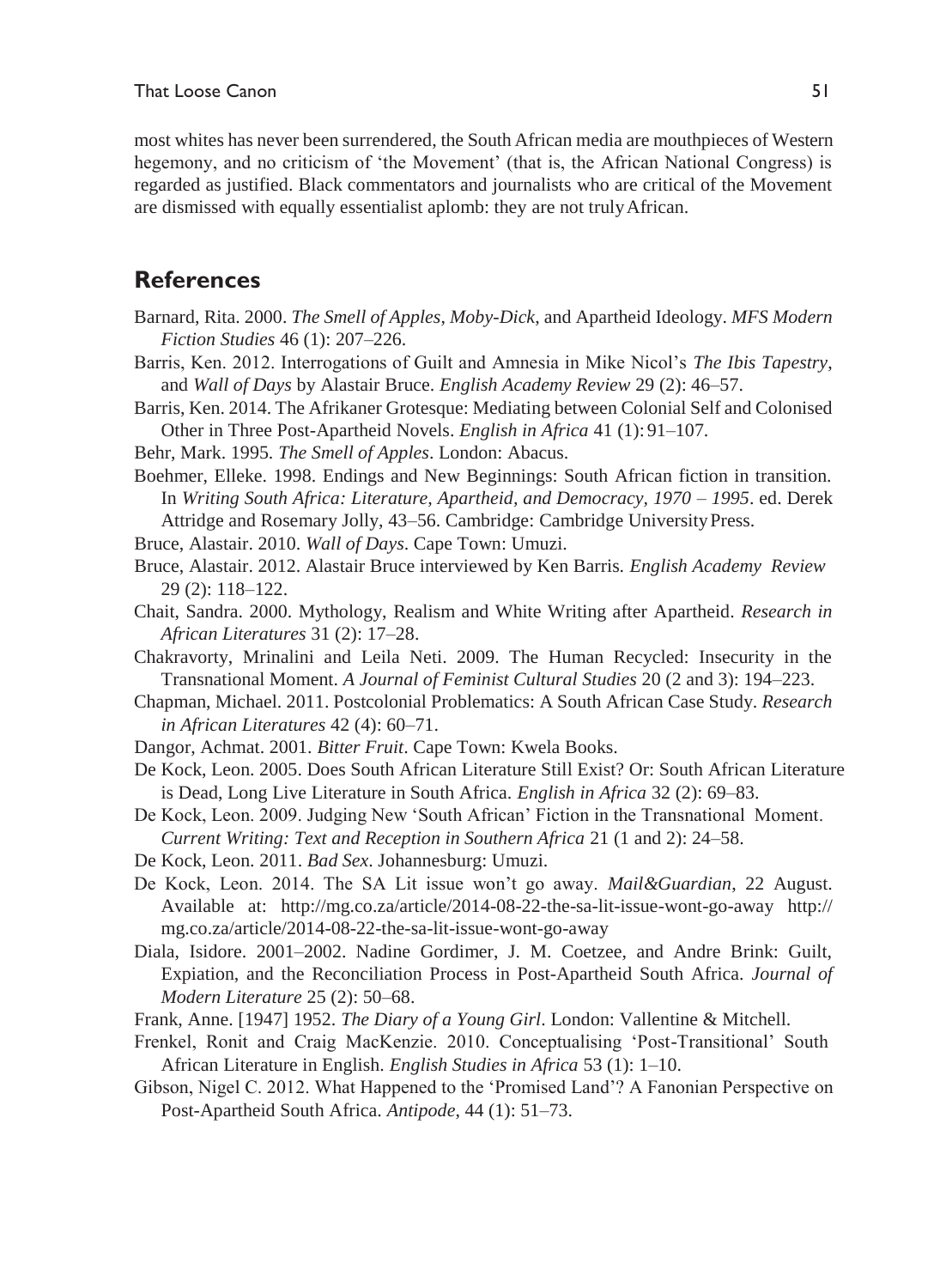- Gquola, Phumla. 2001. Defining people: analysing power, language and representation in metaphors of the New South Africa. *Transformation* (47): 94–106.
- Graham, Shane. 2003. The Truth Commission and Post-Apartheid Literature in South Africa. *Research in African Literatures* 34 (1): 11–20.
- Green, Michael. 1999. Social history, literary history, and historical fiction in South Africa. *Journal of African Cultural Studies* 12 (2): 121–136.
- Irlam, Shaun. 2004. Unraveling the Rainbow: The Remission of Nation in Post-Apartheid Literature. *South Atlantic Quarterly* 103 (4): 695–717.
- Jayes, Karen. 2012. *For the Mercy for Water*. Johannesburg: Penguin.
- Klug, Heinz. 1998. Amnesty, Amnesia and Remembrance: International Obligations and the Need to Prevent the Repetition of Gross Violations of Human Rights*. Proceedings of the Annual Meeting (American Society of International Law)* 92: 316–320.
- Krog, Antjie. [1998] 1999. *Country of My Skull*. London: Vintage.
- Kruger, Loren. 2002. 'Black Atlantics', 'White Indians' and 'Jews': Locations, Locutions and Syncretic Identities in the Fiction of Achmat Dangor and Others. *Scrutiny2: Issues in English Studies in Southern Africa* 7 (2): 34–50.
- Moodley, Kogila and Adam Heribert. 2000. Race and Nation in Post-Apartheid South Africa. *Current Sociology* 48 (3): 51–69.
- Mbembe, Achille. 2008. Passages to Freedom : The Politics of Racial Reconciliation in South Africa. *Public Culture* 20 (1): 5–19.
- Mpe, Phaswane. 2001. *Welcome to Our Hillbrow*. Pietermaritzburg: University of Natal Press
- Myambo, Melissa Tandiwe. 2010. The Limits of Rainbow Nation Multiculturalism in the New South Africa: Spatial Configuration in Zakes Mda's *Ways of Dying* and Jonathan Morgan's *Finding Mr. Madini*. *Research in African Literatures* 41 (2): 93–120.
- Nicol, Mike. 1996. *Writing in South Africa Today*. Proceedings of December 12–14, 1996 International Seminar at the Université de La Réunion (France), organized by the Vice-Présidence des Relations Internationales and the Groupe de Recherches sur l'Afrique du Sud (G.R.A.S.). Available at: [http://www2.univ-reunion.fr/~ageof/text/74c21e88-118.](http://www2.univ-reunion.fr/~ageof/text/74c21e88-118) html
- Nicol, Mike. 1998. *The Ibis Tapestry*. New York: Alfred A. Knopf.
- Patel, Essop. 1990. Mongane Wally Serote: poet of revolution. *Third World Quarterly* 12 (1): 187–193.
- Paton, Alan. 1948. *Cry, the Beloved Country*. New York: Charles Scribner's Sons.
- Poyner, Jane. 2008. Writing under pressure: A post-apartheid canon? *Journal of Postcolonial Writing* 44 (2): 103–114. Available at:<http://www.tandfonline.com/doi/> abs/10.1080/17449850802000472
- Rosenthal, Jane. 2011. Second sex unveiled. *Mail&Guardian*, 23 September, [http://mg.co.](http://mg.co/) za/article/2011-09-23-second-sex-unveiled
- Roux, Daniel. 2000. A Post-apartheid Canon? *Pretexts: literary and cultural studies* 9 (2): 243–246.
- Sachs, Albie. [1989] 1990. Preparing ourselves for freedom. In *Rendering Things Visible: Essays on South African Literary Culture.* ed. Martin Trump, 239–248 Johannesburg: Ravan Press.